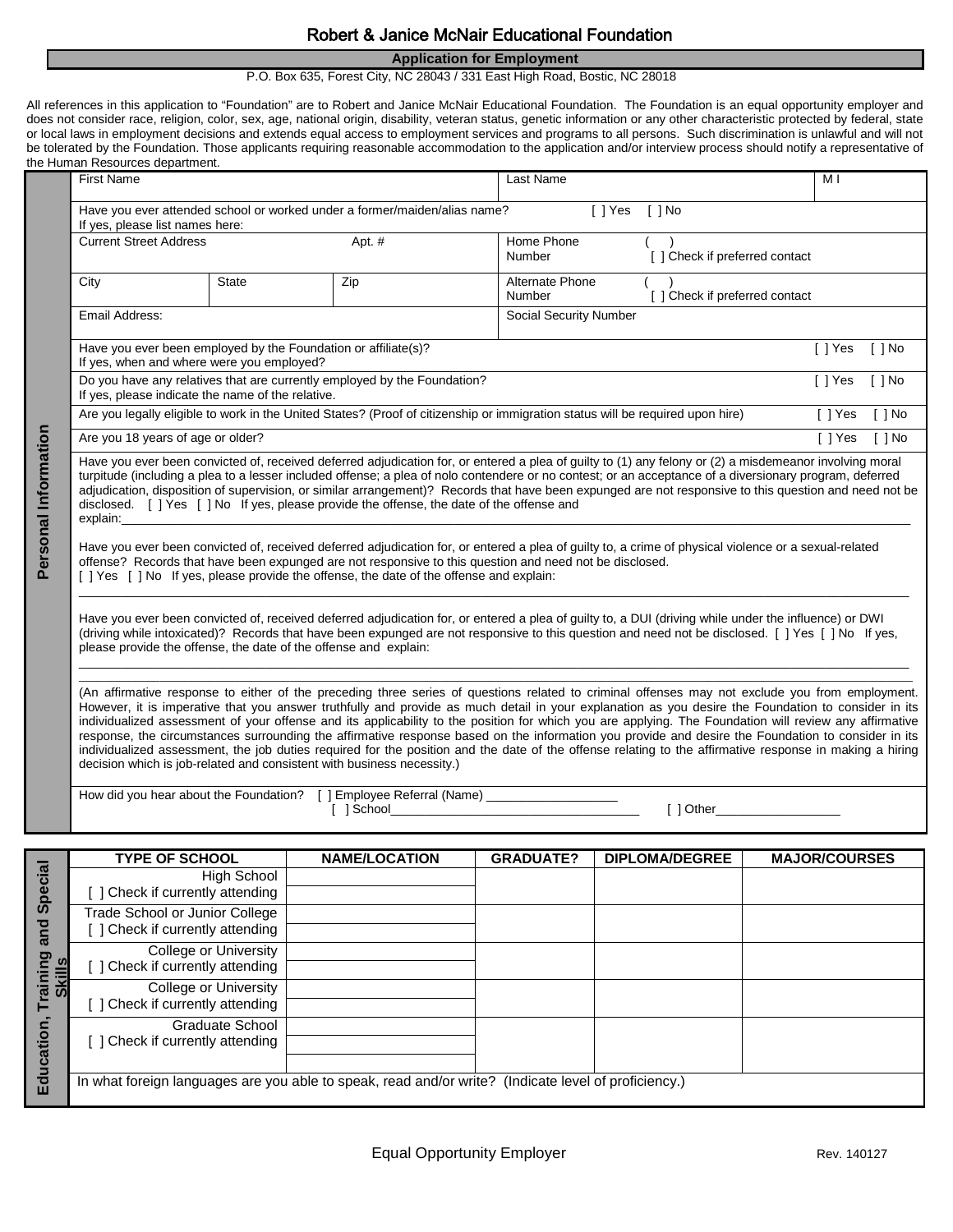|                    | Beginning with your most recent employer, account for any and all job-related experience including military service assignments and<br>volunteer activities. A resume may be attached to provide supplemental information, but may not be substituted for the requested<br>information. You may exclude organizations which indicate race, religion, color, sex, age, national origin, disabilities, veteran status or |                      |                      |                          |                       |  |
|--------------------|------------------------------------------------------------------------------------------------------------------------------------------------------------------------------------------------------------------------------------------------------------------------------------------------------------------------------------------------------------------------------------------------------------------------|----------------------|----------------------|--------------------------|-----------------------|--|
|                    | other protected status.                                                                                                                                                                                                                                                                                                                                                                                                |                      |                      |                          |                       |  |
|                    | <b>EMPLOYER 1</b>                                                                                                                                                                                                                                                                                                                                                                                                      | Dates Employed       |                      | <b>Duties Performed:</b> |                       |  |
|                    | [ ] Check if current employer                                                                                                                                                                                                                                                                                                                                                                                          | From                 | To                   |                          |                       |  |
|                    | Address                                                                                                                                                                                                                                                                                                                                                                                                                |                      |                      |                          |                       |  |
|                    |                                                                                                                                                                                                                                                                                                                                                                                                                        | Annual Base Salary   |                      |                          |                       |  |
|                    |                                                                                                                                                                                                                                                                                                                                                                                                                        | Starting             | Final                |                          |                       |  |
|                    |                                                                                                                                                                                                                                                                                                                                                                                                                        |                      |                      |                          |                       |  |
|                    | Telephone Number (                                                                                                                                                                                                                                                                                                                                                                                                     |                      | Bonus or other wages |                          |                       |  |
|                    | May we contact? [ ] Yes<br>$[ ]$ No                                                                                                                                                                                                                                                                                                                                                                                    | Starting             | Final                |                          |                       |  |
|                    | Final Job Title                                                                                                                                                                                                                                                                                                                                                                                                        | Reason for Leaving:  |                      |                          |                       |  |
|                    | <b>Supervisor Name</b>                                                                                                                                                                                                                                                                                                                                                                                                 |                      |                      |                          |                       |  |
| Employment History | <b>EMPLOYER 2</b>                                                                                                                                                                                                                                                                                                                                                                                                      |                      | Dates Employed       | <b>Duties Performed:</b> |                       |  |
|                    |                                                                                                                                                                                                                                                                                                                                                                                                                        | From                 | To                   |                          |                       |  |
|                    |                                                                                                                                                                                                                                                                                                                                                                                                                        |                      |                      |                          |                       |  |
|                    |                                                                                                                                                                                                                                                                                                                                                                                                                        |                      |                      |                          |                       |  |
|                    | Address                                                                                                                                                                                                                                                                                                                                                                                                                | Annual Base Salary   |                      |                          |                       |  |
|                    |                                                                                                                                                                                                                                                                                                                                                                                                                        | Starting<br>Final    |                      |                          |                       |  |
|                    |                                                                                                                                                                                                                                                                                                                                                                                                                        |                      |                      |                          |                       |  |
|                    | Telephone Number (                                                                                                                                                                                                                                                                                                                                                                                                     |                      | Bonus or other wages |                          |                       |  |
|                    |                                                                                                                                                                                                                                                                                                                                                                                                                        | Starting             | Final                |                          |                       |  |
|                    |                                                                                                                                                                                                                                                                                                                                                                                                                        |                      |                      |                          |                       |  |
|                    | Final Job Title                                                                                                                                                                                                                                                                                                                                                                                                        | Reason for Leaving:  |                      |                          |                       |  |
|                    | <b>Supervisor Name</b>                                                                                                                                                                                                                                                                                                                                                                                                 |                      |                      |                          |                       |  |
|                    | <b>EMPLOYER 3</b>                                                                                                                                                                                                                                                                                                                                                                                                      |                      | Dates Employed       | <b>Duties Performed:</b> |                       |  |
|                    |                                                                                                                                                                                                                                                                                                                                                                                                                        | From                 |                      |                          |                       |  |
|                    |                                                                                                                                                                                                                                                                                                                                                                                                                        |                      | To                   |                          |                       |  |
|                    |                                                                                                                                                                                                                                                                                                                                                                                                                        |                      |                      |                          |                       |  |
|                    | Address                                                                                                                                                                                                                                                                                                                                                                                                                | Annual Base Salary   |                      |                          |                       |  |
|                    |                                                                                                                                                                                                                                                                                                                                                                                                                        | Starting<br>Final    |                      |                          |                       |  |
|                    |                                                                                                                                                                                                                                                                                                                                                                                                                        |                      |                      |                          |                       |  |
|                    | Telephone Number (                                                                                                                                                                                                                                                                                                                                                                                                     | Bonus or other wages |                      |                          |                       |  |
|                    |                                                                                                                                                                                                                                                                                                                                                                                                                        | Starting             | Final                |                          |                       |  |
|                    |                                                                                                                                                                                                                                                                                                                                                                                                                        |                      |                      |                          |                       |  |
|                    | Final Job Title                                                                                                                                                                                                                                                                                                                                                                                                        | Reason for Leaving:  |                      |                          |                       |  |
|                    | <b>Supervisor Name</b>                                                                                                                                                                                                                                                                                                                                                                                                 |                      |                      |                          |                       |  |
|                    | <b>EMPLOYER 4</b>                                                                                                                                                                                                                                                                                                                                                                                                      | Dates Employed       |                      | <b>Duties Performed:</b> |                       |  |
|                    |                                                                                                                                                                                                                                                                                                                                                                                                                        | From<br>To           |                      |                          |                       |  |
|                    |                                                                                                                                                                                                                                                                                                                                                                                                                        |                      |                      |                          |                       |  |
|                    |                                                                                                                                                                                                                                                                                                                                                                                                                        |                      |                      |                          |                       |  |
|                    | Address                                                                                                                                                                                                                                                                                                                                                                                                                | Annual Base Salary   |                      |                          |                       |  |
|                    |                                                                                                                                                                                                                                                                                                                                                                                                                        | Starting             | Final                |                          |                       |  |
|                    |                                                                                                                                                                                                                                                                                                                                                                                                                        |                      |                      |                          |                       |  |
|                    | Telephone Number (                                                                                                                                                                                                                                                                                                                                                                                                     |                      | Bonus or other wages |                          |                       |  |
|                    |                                                                                                                                                                                                                                                                                                                                                                                                                        | Starting             | Final                |                          |                       |  |
|                    |                                                                                                                                                                                                                                                                                                                                                                                                                        |                      |                      |                          |                       |  |
|                    | Final Job Title                                                                                                                                                                                                                                                                                                                                                                                                        | Reason for Leaving:  |                      |                          |                       |  |
|                    | <b>Supervisor Name</b>                                                                                                                                                                                                                                                                                                                                                                                                 |                      |                      |                          |                       |  |
|                    | Have you ever been terminated from employment or been asked to resign from a position?                                                                                                                                                                                                                                                                                                                                 |                      |                      |                          | $[ ]$ No<br>$[$ ] Yes |  |
|                    | If yes, please explain:                                                                                                                                                                                                                                                                                                                                                                                                |                      |                      |                          |                       |  |
|                    | List three (3) professional references. Do not include family members, past supervisors or people who reside with you.                                                                                                                                                                                                                                                                                                 |                      |                      |                          |                       |  |
|                    |                                                                                                                                                                                                                                                                                                                                                                                                                        |                      |                      |                          |                       |  |
|                    | Name<br>Address                                                                                                                                                                                                                                                                                                                                                                                                        |                      | Phone Number         | Occupation               | Years Acquainted      |  |
|                    |                                                                                                                                                                                                                                                                                                                                                                                                                        |                      | (                    |                          |                       |  |
|                    |                                                                                                                                                                                                                                                                                                                                                                                                                        |                      |                      |                          |                       |  |
| References         |                                                                                                                                                                                                                                                                                                                                                                                                                        |                      | (                    |                          |                       |  |
|                    |                                                                                                                                                                                                                                                                                                                                                                                                                        |                      |                      |                          |                       |  |
|                    |                                                                                                                                                                                                                                                                                                                                                                                                                        |                      |                      |                          |                       |  |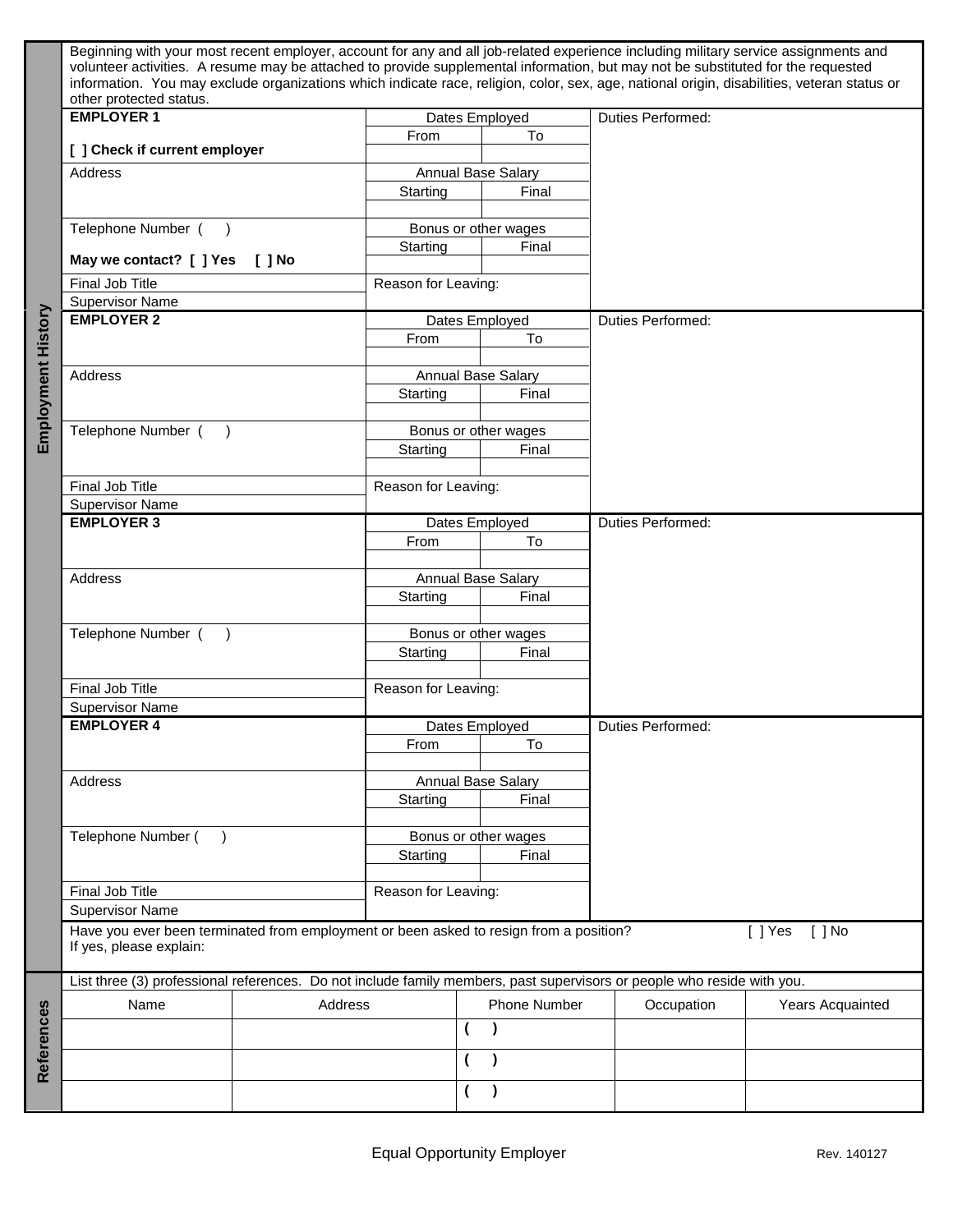|                                                                                                                                                                                                                | Computer Skills: (Check all that apply. Include software titles and years of experience)<br>[ ] Word Processing__________________<br>[] Spreadsheet_______________________<br>[] Presentation_______________________ |  | Years:______  [ ] Database________________________<br>Years: [] Other<br>Years: [] Other | Years:<br>Years:____<br>Years:<br>Years:                                                                                                  |  |
|----------------------------------------------------------------------------------------------------------------------------------------------------------------------------------------------------------------|----------------------------------------------------------------------------------------------------------------------------------------------------------------------------------------------------------------------|--|------------------------------------------------------------------------------------------|-------------------------------------------------------------------------------------------------------------------------------------------|--|
| List professional organizations to which you belong.<br>You may exclude any that would reveal race, religion, color, sex, age, national origin, disabilities, veteran status or any other protected<br>status. |                                                                                                                                                                                                                      |  |                                                                                          |                                                                                                                                           |  |
| Organization                                                                                                                                                                                                   |                                                                                                                                                                                                                      |  | Office(s) Held                                                                           |                                                                                                                                           |  |
|                                                                                                                                                                                                                |                                                                                                                                                                                                                      |  |                                                                                          |                                                                                                                                           |  |
|                                                                                                                                                                                                                |                                                                                                                                                                                                                      |  |                                                                                          |                                                                                                                                           |  |
|                                                                                                                                                                                                                |                                                                                                                                                                                                                      |  |                                                                                          |                                                                                                                                           |  |
| protected status.                                                                                                                                                                                              | List any special accomplishments, publications, awards, etc.                                                                                                                                                         |  |                                                                                          | You may exclude memberships that would reveal race, religion, color, sex, age, national origin, disabilities, veteran status or any other |  |
| ] Yes [ ] No If yes, please explain:                                                                                                                                                                           |                                                                                                                                                                                                                      |  |                                                                                          | In your current or prior job(s), have you ever given written or oral instruction or direction to be followed by employees or customers? [ |  |

|                               | <b>Position Desired:</b>                                                                                                                                                                                                                                           | Compensation Expectation:                                                                                                                                                                                 |
|-------------------------------|--------------------------------------------------------------------------------------------------------------------------------------------------------------------------------------------------------------------------------------------------------------------|-----------------------------------------------------------------------------------------------------------------------------------------------------------------------------------------------------------|
| references<br>ᅀ<br>Employment | Date Available:<br>Are you able to travel if job requires?<br>IlYes IlNo<br>Do you have a valid driver's license?<br>(Proof will be required as condition of employment should<br>position require motor vehicle operation as a job<br>requirement.)<br>ilYes []No | Hours Preferred:<br>[ ] Full-time [ ] Part-time [ ] Temporary/Seasonal<br>Are you available on weekends and/or outside of standard office hours<br>of Monday-Friday, 8:30 a.m. - 5:30 p.m.)?<br>lYes []No |
|                               |                                                                                                                                                                                                                                                                    |                                                                                                                                                                                                           |